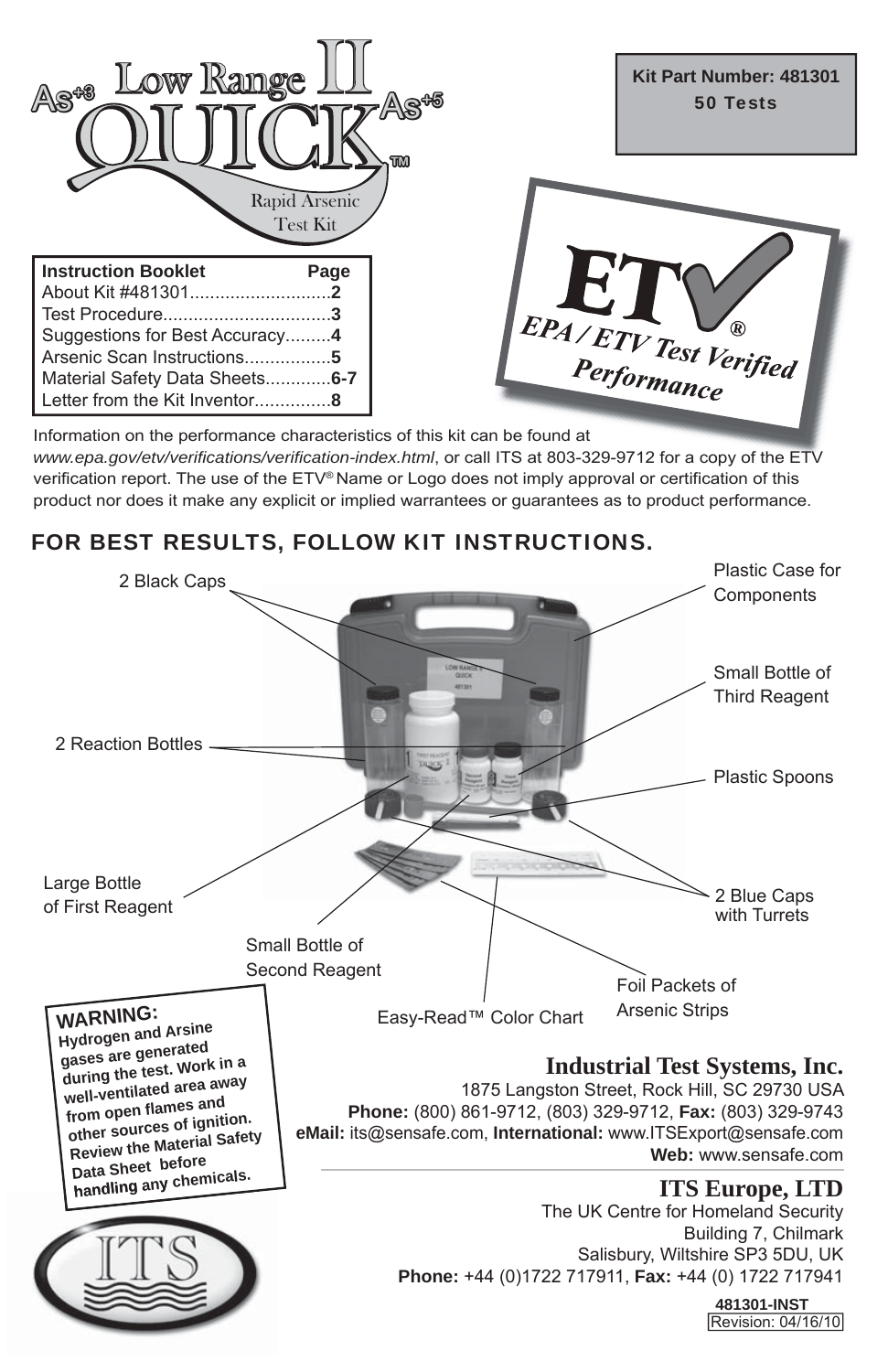# **ABOUT KIT # 481301:**



**This test detects soluble inorganic Arsenic (As+3 and As+5)**

This Arsenic Test Kit provides a safe, simple, and precise way to test for Arsenic from 1 to 10 μg/L. For accurate results when Arsenic value is above 10 μg/L, perform a dilution of the water sample so that the value will read below 10 μg/L. Follow the instructions carefully to get reliable results. All components are supplied in the kit except for a timer and thermometer. This test tolerates up to 2.0 mg/L Hydrogen Sulfide without interference. No interference was found for this test kit for Antimony up to 0.5mg/L. No interference from Iron or Sulfate was found. Higher levels of Hydrogen Sulfide can be corrected for by diluting (only where sensitivity needs are not compromised). There were no interferences from other components typically found in tap water. It is recommended that the water sample be 22ºC - 28ºC. For reference, record the temperature at which the sample was run. Use kit within the shelf life as marked.

Part Number: 481301, 50 Tests

### **Kit Components:**

- **•** 2 Reaction Bottles, clear PVC, with 250mL line
- 2 Blue Caps, with white turret, for holding testing pad
- **•** 3 Plastic Spoons (one large pink spoon for First Reagent; one small red spoon for Second Reagent; and one small white spoon for Third Reagent)
- 1 Large Bottle of First Reagent (380 gm)
- 1 Small Bottle of Second Reagent (65 gm)
- 1 Small Bottle of Third Reagent (180 gm)
- 50 Packets of Arsenic Testing pad strips **Caution:** Each test pad contains about 1 mg Mercuric Bromide (HgBr<sub>2</sub>)
- This Instruction Booklet with MSDS
- Plastic Bag for Used Test Strips (not pictured below)
- 2 Black Caps for mixing
- Plastic Case for Components
- Easy-Read™ Color Chart

## **About the Patented Reaction (Modified Gutzeit method):**

Inorganic Arsenic compounds in the water sample are converted to Arsine (AsH<sub>3</sub>) gas by the reaction of Zinc Dust and Tartaric Acid. Ferrous and Nickel salts have been added to accelerate this reaction. The Arsine reacts with the Mercuric Bromide on the test strip to form mixed Mercury halogens (such as AsH<sub>2</sub>HgBr) that appear with a color change from white to yellow or brown. Potassium Peroxymonosulfate (second reagent) is added to oxidize Hydrogen Sulfide to Sulfate.

**PRECAUTIONS:** Hydrogen gas and Arsine gas are generated during the reaction. Work in a well-ventilated area away from fire and other sources of ignition. All reagents are unsuitable for human consumption and must be kept away from children and pets.

## **US Patent # 6696300**

## **ATTENTION:** Your Arsenic results will be low if step 5 in the **Test Procedure** is not followed carefully.

When you position the testing pad over the orifice, you must press down the turret handle very firmly over the testing pad to securely lock the testing pad into position. If the cap is not firmly formed around the testing pad, arsine gas will bypass the testing pad, which results in lower arsenic levels.

One method of assuring a properly seated testing pad is to use the round end of a pen to apply pressure to the turret (Image 1).





Another technique is to simultaneously press on the red turret and the turret handle to properly seat the turret into the testing pad (Image 2).

Image 1 Image 2

 $\boxed{2}$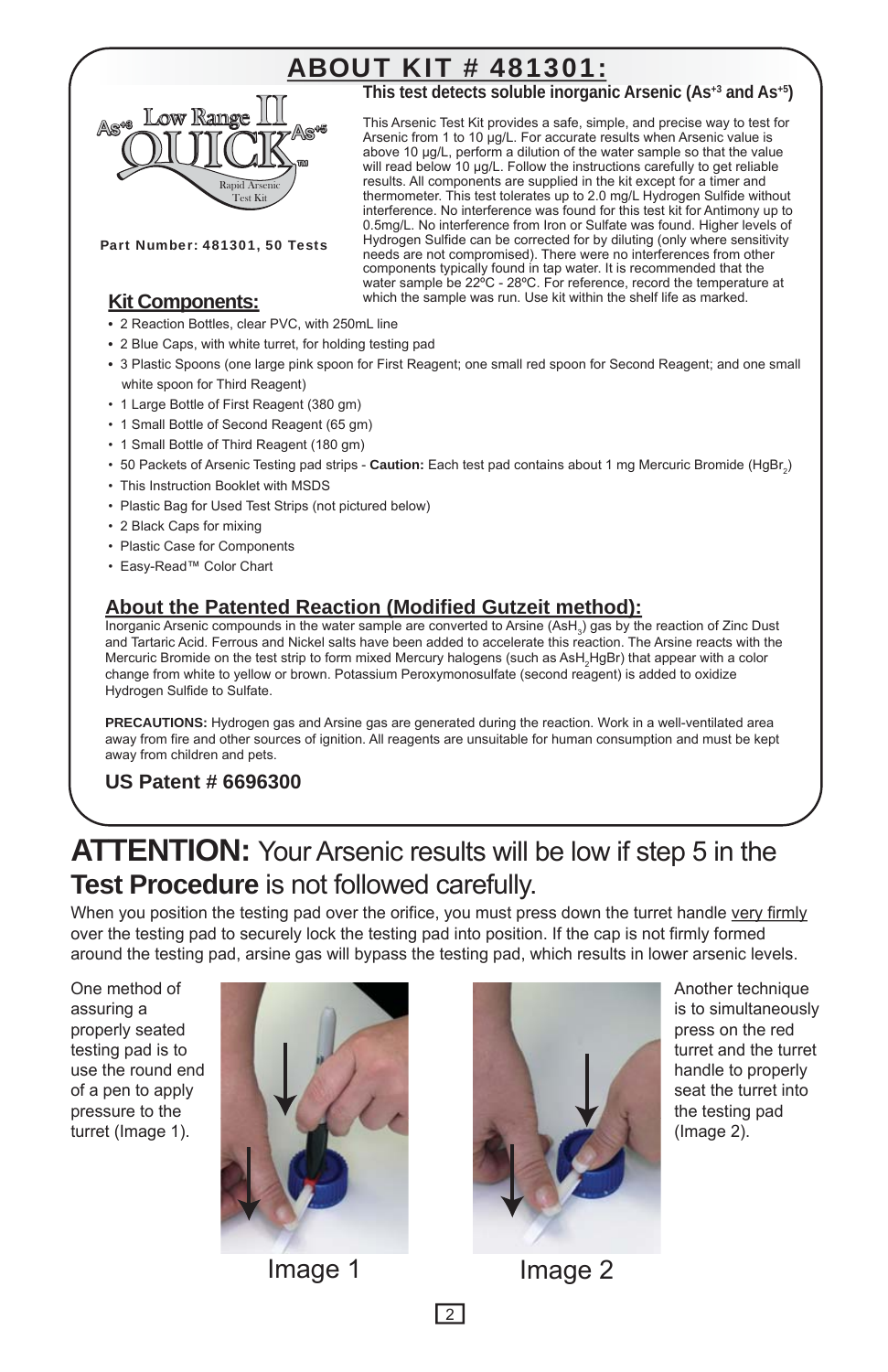**WARNING:** Hydrogen and Arsine gases are generated during the test. Work in a well-ventilated area away from open flames and other sources of ignition. Review the Material Safety Data Sheet before handling any chemicals.

**For better accuracy, we recommend running the test in duplicate for each water sample.**

## lest Procedure:

FOLLOW KIT INSTRUCTIONS CLOSELY.<br>
See Instruction Sticker in plastic case cover for visual help.) **Part Number: 481301, 50 Tests** 

- 1. For best results, the water temperature should be between  $22^{\circ}C$  to  $28^{\circ}C$ . Use a thermometer to verify the temperature of the sample.
- 2. To the Reaction Bottle, slowly add the water sample to the marked line on the bottle (250mL).
- 3. Add 1 level pink spoon of First Reagent (Quick™ II) to the Reaction Bottle. Cap securely with the black cap and shake vigorously for **15 seconds**.
- 4. Uncap the Reaction Bottle and add 1 level red spoon of the Second Reagent. Recap securely with the black cap and shake vigorously for **15 seconds**. Allow the sample to sit for 2 minutes to minimize Sulfide interference.
- 5. **While the test is incubating for 2 minutes**, prepare the *turret cap* as follows (NOTE: The cap and turret must be dry. If the testing pad becomes wet results will be compromised):

a) Open the packet and carefully remove the strip. While handling the strip avoid touching the Mercuric Bromide testing pad at one end of the testing strip.

b) Position either side of the testing pad over the orifice (Figure 1) and press down the turret handle over the pad until it locks into position on the cap. Make certain the red turret with handle is fully closed (as illustrated in Figure 2). The red turret should be pressed level with the top of the cap to ensure all gas passes through the testing pad during the **10 minute** wait. To confirm that the testing pad completely covers the hole in the cap, visually inspect the orifice from under the cap. The *turret cap* is now ready for use in Step 7.

- 6. Uncap the Reaction Bottle and add 1 level white spoon of the Third Reagent. Recap securely with the black cap and shake vigorously for **5 seconds**.
- 7. Remove the black cap from the Reaction Bottle and recap securely using the *turret cap* within **20 seconds**. As you screw on the *turret cap*, be careful not to splash the water or reagents on the testing pad. It is important that the testing pad remains dry during the test. Place the bottle in a well-ventilated area where it will not be disturbed. You should notice numerous small hydrogen gas bubbles generating from the Tartaric Acid and Zinc Dust Reagents.
- 8. **Start the timer and wait for 10 minutes**. Reaction generates small hydrogen gas bubbles.
- 9. **After waiting 10 minutes** (but no longer than 12 minutes), pull the turret up. Carefully remove the test strip with the testing pad. Flatten the testing pad, if necessary, by gently pressing it between two clean pieces of paper. Use the Color Chart (Quick™ Low Range II) and match the color of the exposed side of the testing pad **within the next 2 minutes** (colors oxidize when exposed to light). For best color matching use natural daylight, but do not use direct sunlight. The color can be preserved for a short time by returning the testing pad to the packet and keeping it out of light. If using the *Quick™ Scan* Test Pad Reader, follow the meter's instructions.
- 10. Record your result.

#### *(Mercuric Bromide strips (Arsenic test strips) will not react with arsine gas if they are wet!)*

- *NOTE:* If your Arsenic Level is above 10ppb, retest with a 1 to 2 dilution; above 16ppb, retest with a 1 to 3 dilution; above 24ppb, retest with a 1 to 4 dilution, etc... This should improve accuracy of Arsenic detection for this kit. Use Arsenic-free water for dilution(s). When you record your result, be sure to multiply by the dilution factor to determine the true Arsenic value.
- *ATTENTION:* Soon after testing is completed, decant liquid from the bottle down a drain that is not used for food preparation and flush with water. See comment #4 on page 4. Wet Zinc should be collected and disposed of according to local regulations. Rinse the bottle and the cap with clean water. Shake off any excess water. Do not rinse turret cap. It is best to dry turret cap with a soft tissue or paper towel, especially if you plan to run the next test immediately. Store the used strips in the plastic bag marked "Used Mercuric Bromide (HgBr<sub>3</sub>) Test Strips". Keep the used strips inaccessible to children and pets, and dispose according to local environmental regulations.





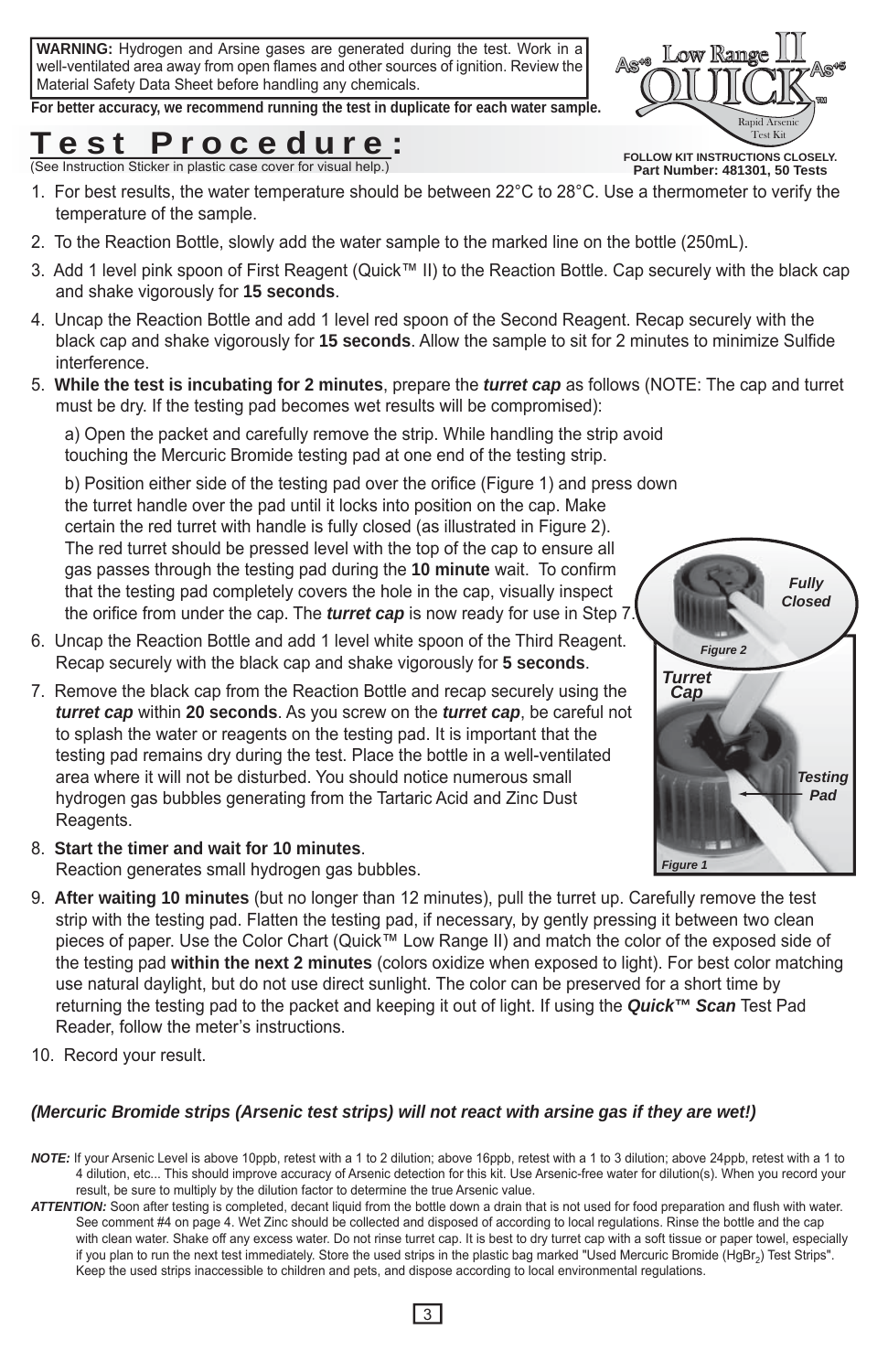## INSTRUCTIONS FOR BEST ACCURACY

**1.** To gain confidence in using this test kit for unknown samples, it is highly recommended that you use the kit on a sample with a known inorganic Arsenic concentration value, or with a sample that has been prepared using an Arsenic standard. By making a "practice run" of the test, you will familiarize yourself with all of the procedures necessary to ensure accurate testing results. Additionally, you will have the opportunity to become familiar with the process of color matching, which will help to ensure accurate test results. ITS suggests the test be run in duplicate for better accuracy.

**2.** The water sample must not be preserved with Nitric Acid or any other preservation method. Small amounts of strong acids will interfere with the test results; and therefore it is best that the water sample be freshly drawn and run within 24 hours. Some water samples held for over 24 hours may read low. The water sample should not contain any significant amount of buffers. If you are planning to send a duplicate sample for ICP laboratory verification, follow preservation requirements for that sample only.

**3.** The water and ambient temperature are very important to ensure accurate results. As an example, a water temperature of 15°C can result in the color development on the testing pad to be lighter than the actual Arsenic concentration in the tested sample (a false low reading occurs). When the water is cold, warm water sample to 22°C to 28°C before testing (using a microwave is acceptable). If the water temperature is above 28°C your result may read low (accelerator chemistry reacts too fast). Consideration must also be made for the air temperature when running the test. Best results are from 22°C to 28°C (water and air). The color chart and Arsenic Scan chart are calibrated at 24°C.

**4.** After the test has been run, try to rinse out the reaction bottle with clean tap water as soon as possible. When the reaction chemicals are allowed to sit in the reaction bottle after the reaction time, the zinc may begin to adhere to the bottom of the bottle. When this occurs, you may need to clean the reaction bottle with a bottlebrush. Another method for zinc removal is to use a 20% Hydrochloric Acid (reusable) rinse. Be sure to rinse the reaction bottle with clean tap water before running the next test.

**5.** When matching your test strip pad with the colors on the Easy-Read™ color chart, it may be helpful to find a color that is clearly lighter than the test strip pad and make note of it (as an example, we will use a value of 1.5 ppb). Next, find a color that is clearly darker than the test strip pad (as an example, we will use a value of 3 ppb). By defining a lowest and highest possible value range we can assume that the correct color match is 2.0 ppb. If the 2.0 ppb color matches, then you have determined your Arsenic level. In some cases, an exact color match will not be available. Following these easy steps can make color matching more precise. Careful color matching will assure the best possible result.

**6.** Levels of Hydrogen Sulfide above 2 mg/L can interfere with this test, resulting in elevated Arsenic readings. Our test kit will eliminate up to 2 mg/L of Sulfide interference. To overcome Hydrogen Sulfide levels above 2 mg/L, allow the water sample to sit at room temperature, uncovered and exposed to air for 8 hours (about 50% of the  $H_2S$  gas dissipates for every 8 hours).

Industrial Test Systems, Inc. sells Hydrogen Sulfide detection kits (part # 481197-20) for quick, accurate verification of this interfering ion. The test kit detects levels of 0.3, 0.5, 1.0, and 2.0 mg/L (ppm). The Hydrogen Sulfide test kit contains all components necessary to run the test, and is economically priced at \$15.99 for 30 tests.

**7.** Do not use components from other kits. Interchanging components may result in inaccurate results since each kit is Quality Control released for accuracy with its given components. Some conditions can result in getting an incorrect reading: the presence of Hydrogen Sulfide above 2ppm; color matching in poor lighting conditions; color blindness of operator; and sample temperatures that are high or low.

**8.** If you have any questions or comments, please feel free to contact our R&D Department at 1-803-329-0162 ext 211 or by email at: *its@sensafe.com*.

**9.** Record your results and details for future reference.

| Sample No. |  |  |  |
|------------|--|--|--|
| Location   |  |  |  |
| Date       |  |  |  |
| Result     |  |  |  |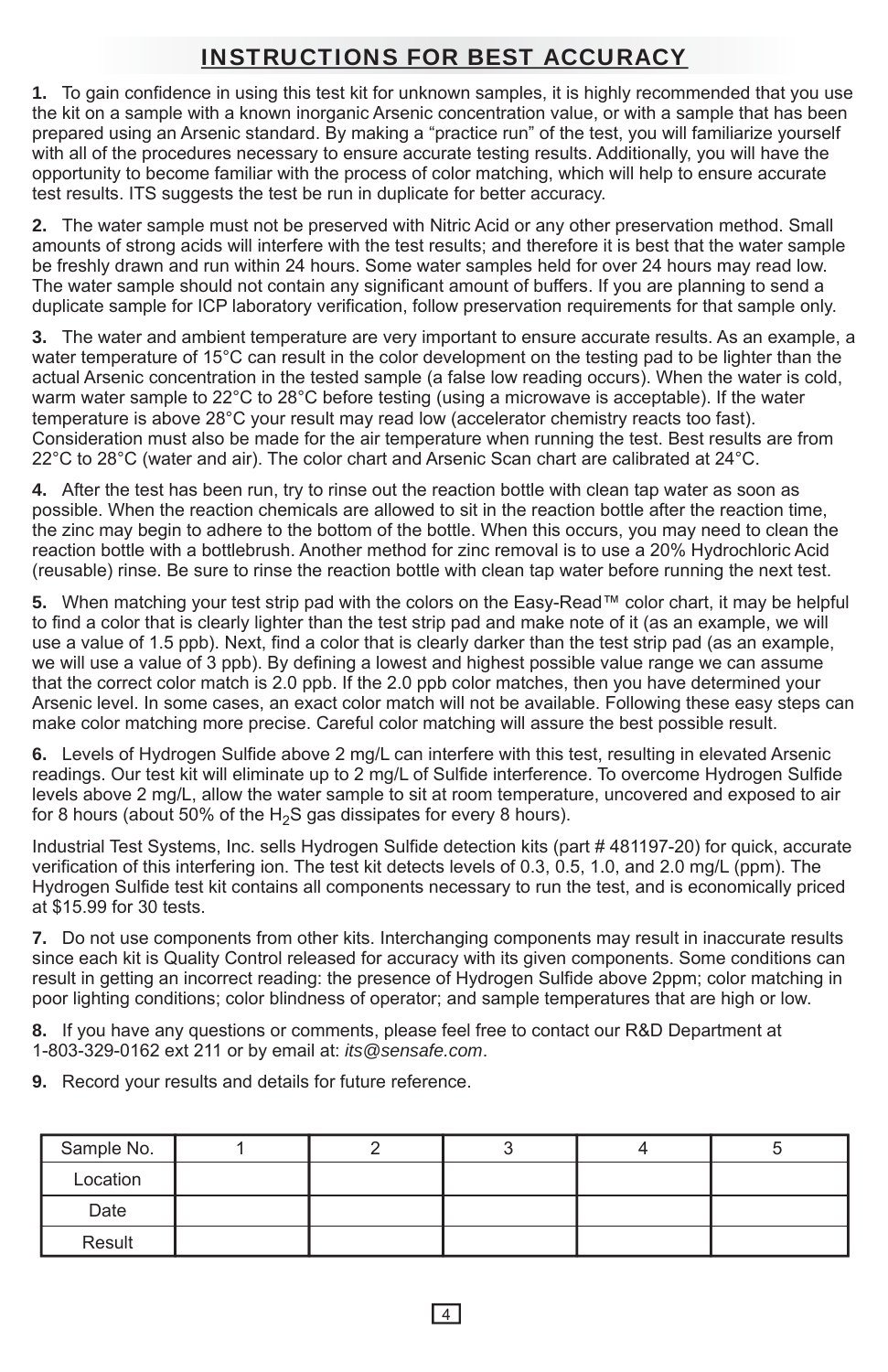## QUICK™ ARSENIC SCAN INSTRUCTIONS (INSTRUMENT SOLD SEPARATELY) FOR USE WITH ARSENIC Quick™ TEST KIT:

#### **Instrument Components:**

- **1.** Quick™ Arsenic Scan Unit (R710 Color Reflection Densitometer, part number 481305)
- **2.** Operation Manual (109 page book)
- **3.** Calibration Reference Card
- **4.** 18 Month Limited Warranty and Registration Card
- **5.** AC Adapter (110VAC)
- **6.** Carrying Case
- **7.** White Opaque Plastic Card (2 3/8" x 7")
- **8.** Conversion Table for the Following Arsenic Test Kits:
	- Arsenic Quick™ Test Kit

#### **1. Instrument setup for Arsenic measurement:**

- **a.** Remove the instrument from the case and turn the instrument over with the bottom facing up. Locate the ridged, black latch between the two (2) screws near the round end of the measurement shoe. Slide it forward. The measurement shoe is now unlocked, and will lift up by spring action from the body of the instrument.
- **b.** Locate the "OFF/ON" switch at the square end of the instrument where the data port and DC 9V connector ports are located. Gently slide the switch to "ON".
- **c.** Turn the instrument upright so that the LCD screen and six soft keys (3 black buttons, menu, exit, help) are facing upward.
- **d.** Depress once any one of the six soft keys on top of the unit. The LCD display will turn on.
- **e.** The instrument is now ready to make density measurements.

#### **Notes:**

- **a.** The instrument is calibrated, and ready for use when received.
- **b.** The AC adapter (supplied) may be used while performing color density measurements. Be sure the power switch is "OFF" before connecting the adapter to prevent any surge in power.
- **c.** When the unit will stand unused for a long period of time slide the power switch to "OFF".
- **d.** Typically, over 100 measurements can be made when using the battery pack only.

#### **2. Strip measurement:**

- **a.** Run the test sample according to the arsenic kit instructions.
- **b.** Read the strip with the Quick™ Arsenic Scan instrument within 30 seconds of completing the test.
	- **i.** Place the reacted strip with colored test pad facing upward on the white opaque plastic card  $(2 \frac{3}{8})$  x 7"). It is very important that the white opaque plastic card provided (or a white sustance) is placed under the reacted strip for accurate measuring.
	- **ii.** Position the target circle of the base shoe over the color pad so that the pad is centered in the black outlined circle (as illustrated). **iii.** Press the body of the instrument down until the optical head is in contact with the target circle. The message "**Measuring..."**
	- will appear in the LCD. A "Y" and a number next to the "Y" will appear in the LCD (For example, Y = 0.19 indicates a yellow color density of 0.19).
	- **iv.** Use the number in the LCD (in the example 0.19) and compare with the Data Table provided to determine the concentration of arsenic in the sample. Be sure that you are using the appropriate Data Table for your test kit. 0.19 equals 20 μg/L or ppb Arsenic.
	- **v.** Record the "Y" value and the concentration of Arsenic from the appropriate Data Table for future reference. Note: Use of the Quick™ Arsenic Scan unit will yield more precise results when compared to using the Easy-Read™ color chart for color matching determinations.

#### **3. Calibration of Instrument:**

 See details on pages 34-40 in the Color Reflection Densitometer Operation Manual. It is recommended that "Quick Cal" (pages 39-40) be performed weekly. It is also recommended that "Standard Calibration" (steps 4, 5, & 8 in the manual) be performed when "Quick Cal" results are not within the allowed +/- variance of the "Y" values (White, Black, & Solid {Yellow}) listed in the reference table below:

| Step 1: | Step 2:      | Step 3:                                            |  |
|---------|--------------|----------------------------------------------------|--|
| White   | <b>Black</b> | Solid (Yellow)                                     |  |
|         |              | Y value +/- 0.01 Y value +/- 0.06 Y value +/- 0.03 |  |

The Conversion Table below is valid for (Zinc) Reagent 3 lot 9035.

\*\*Note: For best accuracy dilute and retest samples with scan values above 0.57

|                      | Arsenic Scan Conversion Table for Arsenic Quick™ Low Range Kit Part # 481301                                                                   |                      |                   |                      |                   |                      |                   |                      |                   |                      |                   |                      |                   |
|----------------------|------------------------------------------------------------------------------------------------------------------------------------------------|----------------------|-------------------|----------------------|-------------------|----------------------|-------------------|----------------------|-------------------|----------------------|-------------------|----------------------|-------------------|
|                      | "Ihara (Y) Reading" = Yellow density value<br>Match the instrument reading to the corresponding As level (in ppb) as found in the table below: |                      |                   |                      |                   |                      |                   |                      |                   |                      |                   |                      |                   |
| Ihara (Y)<br>Reading | As Level<br>(ppb)                                                                                                                              | Ihara (Y)<br>Reading | As Level<br>(ppb) | Ihara (Y)<br>Reading | As Level<br>(ppb) | Ihara (Y)<br>Reading | As Level<br>(ppb) | Ihara (Y)<br>Reading | As Level<br>(ppb) | Ihara (Y)<br>Reading | As Level<br>(ppb) | Ihara (Y)<br>Reading | As Level<br>(ppb) |
| 0.00                 | *BDL                                                                                                                                           | 0.15                 | < 0.9             | 0.30                 | 2.3               | 0.45                 | 4.5               | 0.60                 | 9.2               | 0.75                 | 26                | 0.90                 | >30               |
| 0.01                 | <b>BDL</b>                                                                                                                                     | 0.16                 | 1.0               | 0.31                 | 2.4               | 0.46                 | 4.7               | 0.61                 | 9.8               | 0.76                 | 28                | 0.91                 | >30               |
| 0.02                 | <b>BDL</b>                                                                                                                                     | 0.17                 | 1.0               | 0.32                 | 2.5               | 0.47                 | 4.9               | 0.62                 | 10.5              | 0.77                 | 30                | 0.92                 | >30               |
| 0.03                 | <b>BDL</b>                                                                                                                                     | 0.18                 | 1.1               | 0.33                 | 2.6               | 0.48                 | 5.2               | 0.63                 | 11                | 0.78                 | >30               | 0.93                 | >30               |
| 0.04                 | <b>BDL</b>                                                                                                                                     | 0.19                 | 1.2               | 0.34                 | 2.7               | 0.49                 | 5.5               | 0.64                 | 12                | 0.79                 | >30               | 0.94                 | >30               |
| 0.05                 | <b>BDL</b>                                                                                                                                     | 0.20                 | 1.3               | 0.35                 | 2.8               | 0.50                 | 5.8               | 0.65                 | 13                | 0.80                 | >30               | 0.95                 | >30               |
| 0.06                 | <b>BDL</b>                                                                                                                                     | 0.21                 | 1.4               | 0.36                 | 2.9               | 0.51                 | 6.1               | 0.66                 | 14                | 0.81                 | >30               | 0.96                 | >30               |
| 0.07                 | <b>BDL</b>                                                                                                                                     | 0.22                 | 1.5               | 0.37                 | 3.0               | 0.52                 | 6.4               | 0.67                 | 15                | 0.82                 | >30               | 0.97                 | >30               |
| 0.08                 | <b>BDL</b>                                                                                                                                     | 0.23                 | 1.6               | 0.38                 | 3.2               | 0.53                 | 6.7               | 0.68                 | 16                | 0.83                 | >30               | 0.98                 | >30               |
| 0.09                 | <b>BDL</b>                                                                                                                                     | 0.24                 | 1.7               | 0.39                 | 3.3               | 0.54                 | 7.0               | 0.69                 | 18                | 0.84                 | >30               | 0.99                 | >30               |
| 0.10                 | <b>BDL</b>                                                                                                                                     | 0.25                 | 1.8               | 0.40                 | 3.5               | 0.55                 | 7.3               | 0.70                 | 20                | 0.85                 | >30               | 1.00                 | >30               |
| 0.11                 | < 0.5                                                                                                                                          | 0.26                 | 1.9               | 0.41                 | 3.7               | 0.56                 | 7.6               | 0.71                 | 21                | 0.86                 | >30               | ----                 | ----              |
| 0.12                 | $-0.6$                                                                                                                                         | 0.27                 | 2.0               | 0.42                 | 3.9               | 0.57                 | 7.9               | 0.72                 | 23                | 0.87                 | >30               |                      |                   |
| 0.13                 | < 0.7                                                                                                                                          | 0.28                 | 2.1               | 0.43                 | 4.0               | 0.58                 | 8.3               | 0.73                 | 24                | 0.88                 | >30               |                      |                   |
| 0.14                 | $0.8 -$                                                                                                                                        | 0.29                 | 2.2               | 0.44                 | 4.2               | 0.59                 | 8.7               | 0.74                 | 25                | 0.89                 | >30               |                      |                   |

05)<br>p.<br>p.<br>Locate the ridged, black latch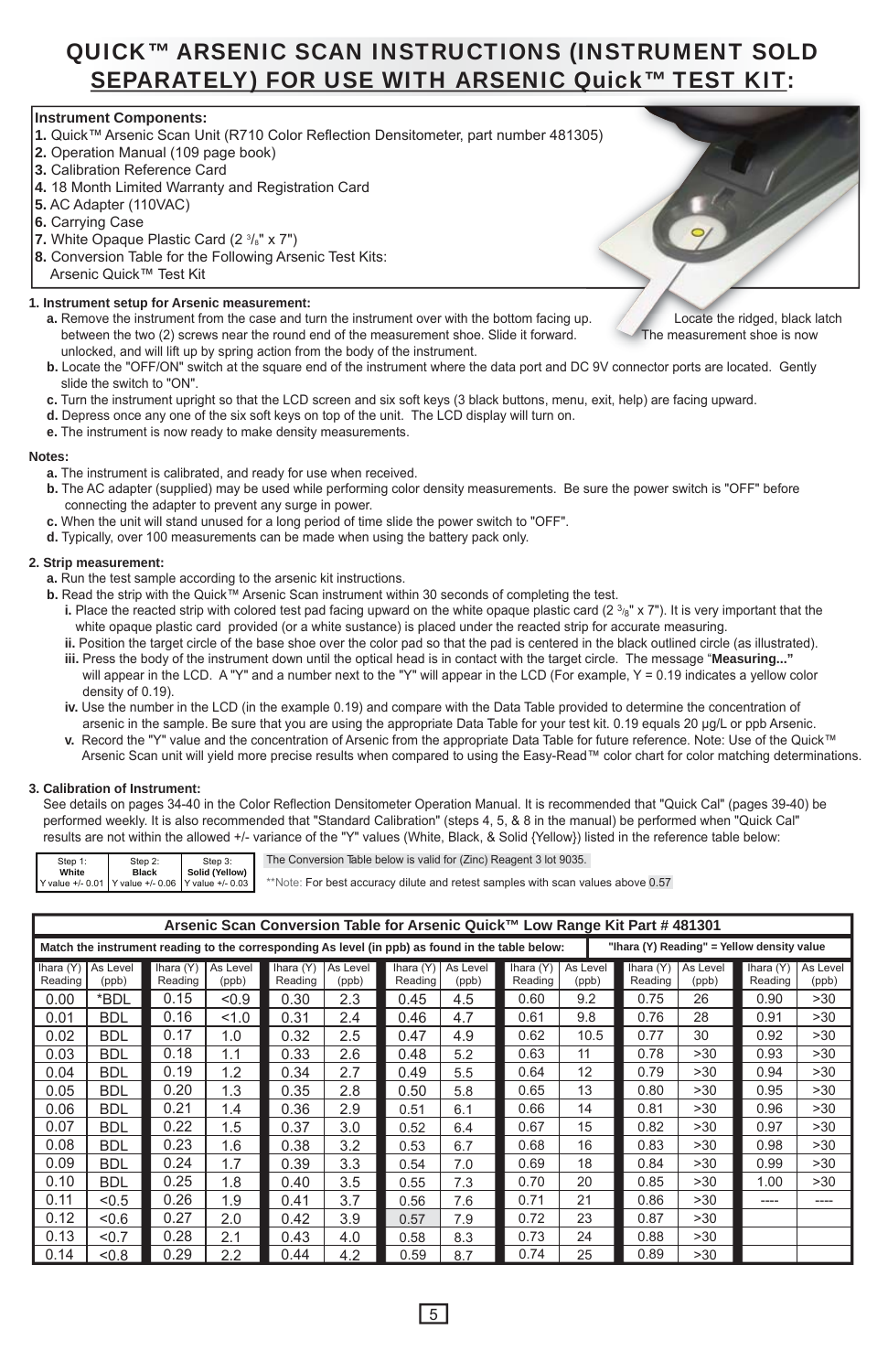#### MSDS 1 Material Safety Data Sheet

#### **Section 1 Chemical Identification**

Catalog # / Description: Part Number 481196-D Name: First Reagent

#### **Section 2 Composition / Information on Ingredients**

| CAS#: 87-69-4    | L-Tartaric Acid                 | 98.7% |
|------------------|---------------------------------|-------|
| CAS#: 7720-78-7  | Iron (II) Sulfate • 7H2O        | 0.7%  |
| CAS#: 10101-97-0 | Nickel (II) Sulfate • 6H2O 0.6% |       |
|                  |                                 |       |

#### **Section 3 Hazards Identification**

#### Precautionary Statements:

- May be irritating to eyes and nasal passages.
- Low toxicity orally, moderately toxicity intravenously.
- Tartaric Acid is reported to have an oral rabbit LD50 at 5000 mg/kg, and a dermal rat LD50 at 485 mg/kg.
- Tartaric Acid Reagent has minimal toxicological effect. However, inhalation may cause irritation of respiratory tract; ingestion in large amounts may cause
- gastrointestinal upset; skin or eye contact may cause
	- mild irritation; prolonged exposure may cause allergic reaction. Wash hands after use.
- Iron (II) Sulfate is harmful if swallowed or inhaled. Causes irritation to skin, eyes, and respiratory tract.

Affects the liver. Oral mouse LD50: 1520 mg/kg.

 • Nickel Sulfate is toxic. Harmful if swallowed. Possible risk of irreversible effects. May cause sensitization by inhalation and skin contact. Possible carcinogen. Toxicity data: oral rat LD50: 264 mg/kg.

#### **Section 4 First-Aid Measures**

 • If swallowed, wash out mouth with water. Call a physician or the Poison Control Center as a

- precaution.
	- In case of skin contact, flush with copious amounts of water for at least 15 minutes.
	- In case of contact with eyes, flush with copious
- amounts of water for at least 15 minutes.
	- If inhaled, remove to fresh air. If breathing is difficult, give oxygen and seek medical advice.

#### **Section 5 Fire Fighting Measures**

Not Applicable since the amount of First Reagent per kit is negligible.

#### **Section 6 Exposure Controls / Personal Protection**

Do not expose to eyes, skin, or clothing. Keep away from children and pets. Wash hands thoroughly after handling. Maintain general hygienic practices when using this product.

#### **Section 7 Physical and Chemical Properties**

Appearance and Odor:

 • Solid/semi-solid, white powder. Soluble in water. Physical Properties:

| • Melting Point:    | Not Applicable |
|---------------------|----------------|
| • Vapor Pressure:   | Not Applicable |
| • Specific Gravity: | Not Applicable |
| • Vapor Density:    | Not Applicable |

Stability:

• Stable when stored under proper conditions.

Hazardous Polymerization:

• Will not occur.

- Incompatibilities:
	- Reaction with silver, zinc, aluminum in the presence of water or moisture will release explosive Hydrogen gas.

#### **Section 8 Toxicological Information**

Acute Effects:

 • Do not breathe dust! Avoid contact with eyes, skin, and clothing. Avoid prolonged or repeated exposure.

#### **Section 9 Other Information**

The above information is believed to be correct but does not purport to be all-inclusive and shall be used ONLY as a guide. Keep away from children and pets. Store in a dry, cool place. Keep container tightly closed.

#### MSDS 2 Material Safety Data Sheet

### **Section 1 Chemical Identification**

Catalog # / Description: Part Number 481196-E Name: Second Reagent

| <b>Section 2</b> |            | <b>Composition / Information on Ingredients</b> |     |
|------------------|------------|-------------------------------------------------|-----|
| CAS#             | 10058-23-8 | Potassium Peroxymonosulfate 43%                 |     |
| CAS#             | 7646-93-7  | Potassium Bisulfate                             | 23% |
| CAS#             | 7778-80-5  | Potassium Sulfate                               | 29% |
| CAS#             | 7727-21-1  | Potassium Peroxydisulfate                       | 3%  |
| CAS#             | 546-93-0   | Magnesium Carbonate                             | 2%  |
|                  |            | Comments: NOTE: CAS# for mixture is 70693-62-8  |     |

#### **Section 3 Hazards Identification**

Emergency Overview:

• Physical Appearance: White, granular material

 • Immediate Concerns: DANGER. CORROSIVE. Causes skin and eye damage. Wear goggles or face shield and rubber gloves when handling. May be fatal if swallowed. Irritating to nose and throat. Avoid inhalation or dust. Remove and wash contaminated clothing before reuse.

Potential Health Effects:

 • Eyes: DANGER. Corrosive. Causes eye damage. Do not get in eyes.

#### **Section 4 First-Aid Measures**

EYES: If contact with eyes occurs: Immediately flush with cold water for at least 15 minutes. Then get immediate medical attention. SKIN: If contact with skin: Rinse off excess chemical and flush skin with cold water for at least 15 minutes. If skin irritation develops, seek medical attention.

INGESTION: If swallowed: Do not induce vomiting. Drink 1-2 glasses of water to dilute the stomach contents. Never give anything by mouth to an unconscious person. Call a physician immediately. INHALATION: If inhaled: Remove to fresh air. If breathing is difficult, have trained person administer oxygen. If not breathing, give artificial respiration. Call a physician immediately.

#### **Section 5 Fire Fighting Measures**

• This product is not flammable or combustible.

- Will release oxygen when heated, intensifying a fire.
- Acidic mist may be present.
	- Exercise caution when fighting any chemical fire. • Extinguishing Media: Water

#### **Section 6 Exposure Controls / Personal Protection**

Do not expose to eyes, skin, or clothing. Keep away from children and pets. Wash hands thoroughly after handling. Maintain general hygienic practices when using this product.

| Section 7            | <b>Physical and Chemical Properties</b>       |
|----------------------|-----------------------------------------------|
| Appearance and Odor: |                                               |
|                      | · Solid. Granular, free-flowing solid. White. |

• Odorless

Physical Properties:

|        | • Melting Point:    | Not Applicable |
|--------|---------------------|----------------|
|        | • Vapor Pressure:   | Not Volatile   |
|        | • Specific Gravity: | 1.1 to 1.4     |
|        | • Vapor Density:    | Not Volatile   |
| $\sim$ |                     |                |

Stability:

• Stable when stored under proper conditions.

Hazardous Polymerization:

 • Will not occur. Incompatibilities:

 • Mixing with compounds containing halides or active halogens can cause release of the respective halogens if moisture is present. Mixing with cyanides can cause release of hydrogen cyanide gas. Mixing with heavy metal salts such as those of cobalt, nickel, copper, or manganese can cause decomposition with release of oxygen and heat.

#### **Section 8 Toxicological Information**

| Acute Effects:     |                          |
|--------------------|--------------------------|
| • Skin Absorption: | >11,000 mg/kg in rabbits |
| $\cdot$ Oral LD50: | $2,000$ mg/kg (rat)      |
| • Inhalation LC50: | >5 mg/l (rats) (4-hour)  |

#### **Section 9 Other Information**

The above information is believed to be correct but does not purport to be all-inclusive and shall be used ONLY as a guide. Keep away from children and pets.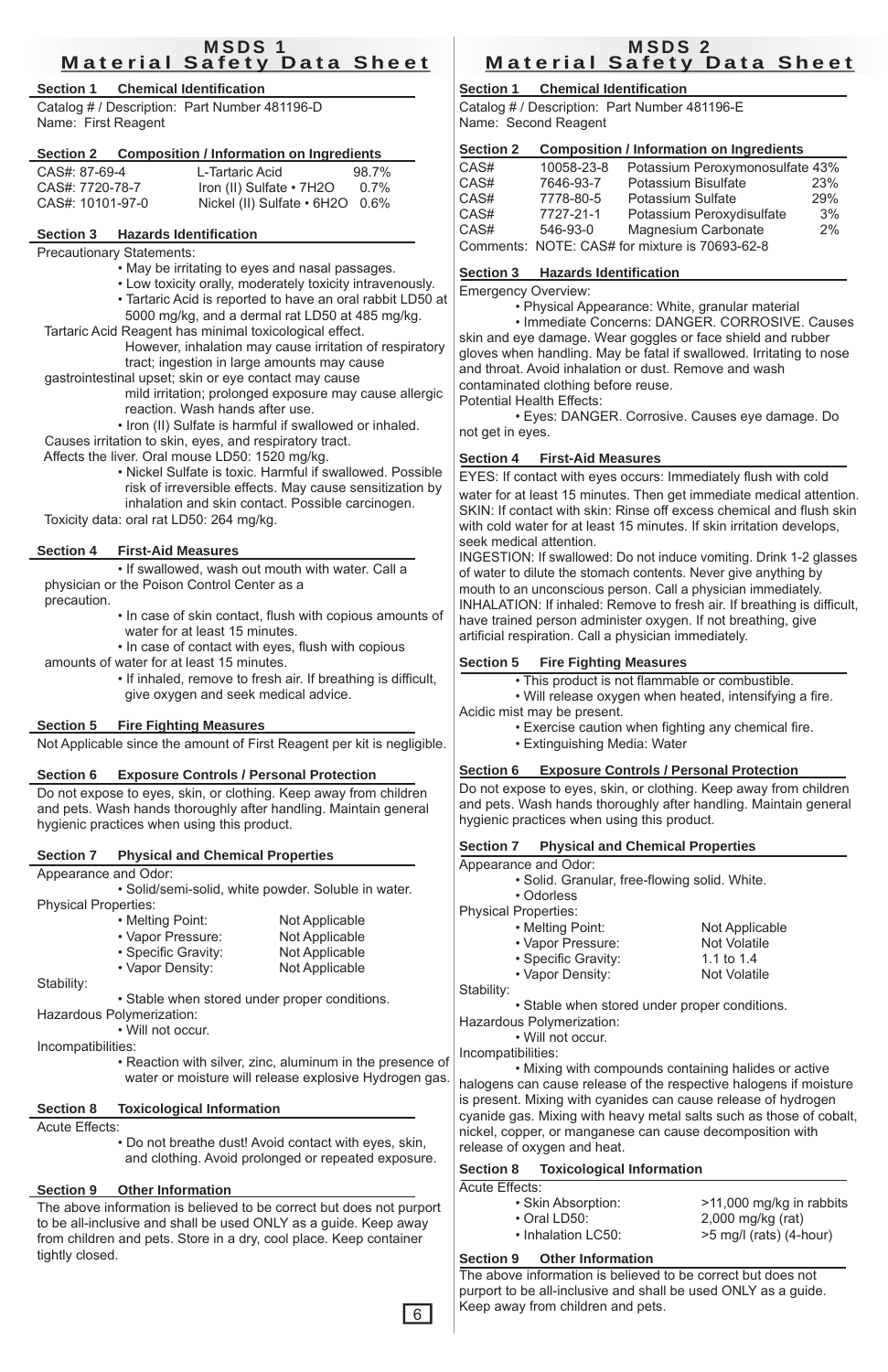#### MSDS 3 Material Safety Data Sheet

#### **Section 1 Chemical Identification**

Catalog # / Description: Part Number 481196-F Name: Third Reagent

| Section 2      | <b>Composition / Information on Ingredients</b> |
|----------------|-------------------------------------------------|
| $CAS \#$       | 7440-66-6                                       |
| Chemical Name: | $Zinc > 99\%$                                   |

Synonyms:

• Blue powder, granular zinc, zinc dust, zinc powder

#### **Section 3 Hazards Identification**

#### Precautionary Statements:

- Flammable solid. This material, like many powders, is capable of causing a dust explosion.
- If inhaled, remove to fresh air. If breathing is difficult, give oxygen and seek medical advice.

#### **Section 4 First-Aid Measures**

 • If swallowed, wash out mouth with water. Call a physician or the Poison Control Center.

- In case of skin contact, flush with copious amounts of water for at least 2 minutes. Remove contaminated clothing and shoes.
- In case of contact with eyes, flush with copious amounts of water for at least 5 minutes. Call a

physician.

 • If inhaled, remove to fresh air. If breathing is difficult, give oxygen and seek medical advice.

#### **Section 5 Fire Fighting Measures**

Fire/Explosion Hazard:

- Dust may form a flammable/explosive mixture with air. May form explosive mixture with oxidizers. Extinguishing Media:
- Sand or inert dry powder. Do not use water.

#### **Section 6 Exposure Controls / Personal Protection**

Do not get in eyes, on skin, on clothing. Keep away from children and pets. Wash hands thoroughly after handling. Use with adequate ventilation. Maintain general hygienic practices when using this product.

#### **Section 7 Physical and Chemical Properties**

Appearance and Odor:

Solid bluish-gray powder Physical Properties:

|          | • Melting Point:    | $419^{\circ}$ C |
|----------|---------------------|-----------------|
|          | • Vapor Pressure:   | Not Applicable  |
|          | • Specific Gravity: | 7.14            |
|          | • Vapor Density:    | Not Applicable  |
| $\sim$ . |                     |                 |

Stability:

• Stable when stored dried and at room temperature. Hazardous Polymerization:

• Will not occur.

#### **Section 8 Toxicological Information**

• Skin and eye irritation may result from intermittent exposure.

• Avoid creating dust. DO NOT breathe dust.

#### **Section 9 Other Information**

The above information is believed to be correct but does not purport to be all-inclusive and shall be used ONLY as a guide. Dispose of empty bottle as normal trash. Keep away from children and pets.

#### MSDS 4 Material Safety Data Sheet

#### **Section 1 Chemical Identification**

Catalog # / Description: Part Number 481196-G Name: Arsenic Quick™ Testing Pad

| <b>Composition / Information on Ingredients</b><br><b>Section 2</b> |
|---------------------------------------------------------------------|
|---------------------------------------------------------------------|

CAS #: 7789-47-1 Synonyms:

• Toxic ingredient is: Mercuric Bromide.

#### **Section 3 Hazards Identification**

Precautionary Statements: • Toxic poison is contained in testing pad (about 1mg / strip).

 • Mercuric Bromide is reported to have an oral rat LD50 at 40mg/kg, and a dermal rat LD50 at 100mg/kg.

#### **Section 4 First-Aid Measures**

 • If swallowed, wash out mouth with water. Call a physician or the Poison Control Center as a precaution.

 • In case of skin contact, flush with copious amounts of water for at least 2 minutes. Remove contaminated clothing and shoes.

 • In case of contact with eyes, flush with copious amounts of water for at least 5 minutes.

 • If inhaled, remove to fresh air. If breathing is difficult, give oxygen and seek medical advice.

#### **Section 5 Fire Fighting Measures**

Not Applicable since the amount of Mercury per kit is negligible.

#### **Section 6 Exposure Controls / Personal Protection**

Do not expose to eyes, skin, or clothing. Keep away from children and pets. Wash hands thoroughly after handling. Maintain general hygienic practices when using this product.

#### **Section 7 Physical and Chemical Properties**

Appearance and Odor:

 • Solid/semi-solid, white paper pad (containing Mercuric Bromide) attached to plastic strip.

Physical Properties:

| • Melting Point:    | Not Applicable |
|---------------------|----------------|
| • Vapor Pressure:   | Not Applicable |
| • Specific Gravity: | Not Applicable |
| • Vapor Density:    | Not Applicable |

Stability:

• Stable when stored under proper conditions.

Hazardous Polymerization:

• Will not occur.

#### **Section 8 Toxicological Information**

Acute Effects:

 • Each strip contains about 1mg Mercuric Bromide so toxicological effect is minimal because of the amount. However, material is toxic and should be handled carefully to minimize exposure. Place all used test strips into plastic bag labeled "Used Test Strips". Dispose of used strips per environmental and regulatory requirements in your community. Wash hands after use.

#### **Section 9 Other Information**

The above information is believed to be correct but does not purport to be all-inclusive and shall be used ONLY as a guide. Dispose of the used test strips as regulations require. Keep away from children and pets.